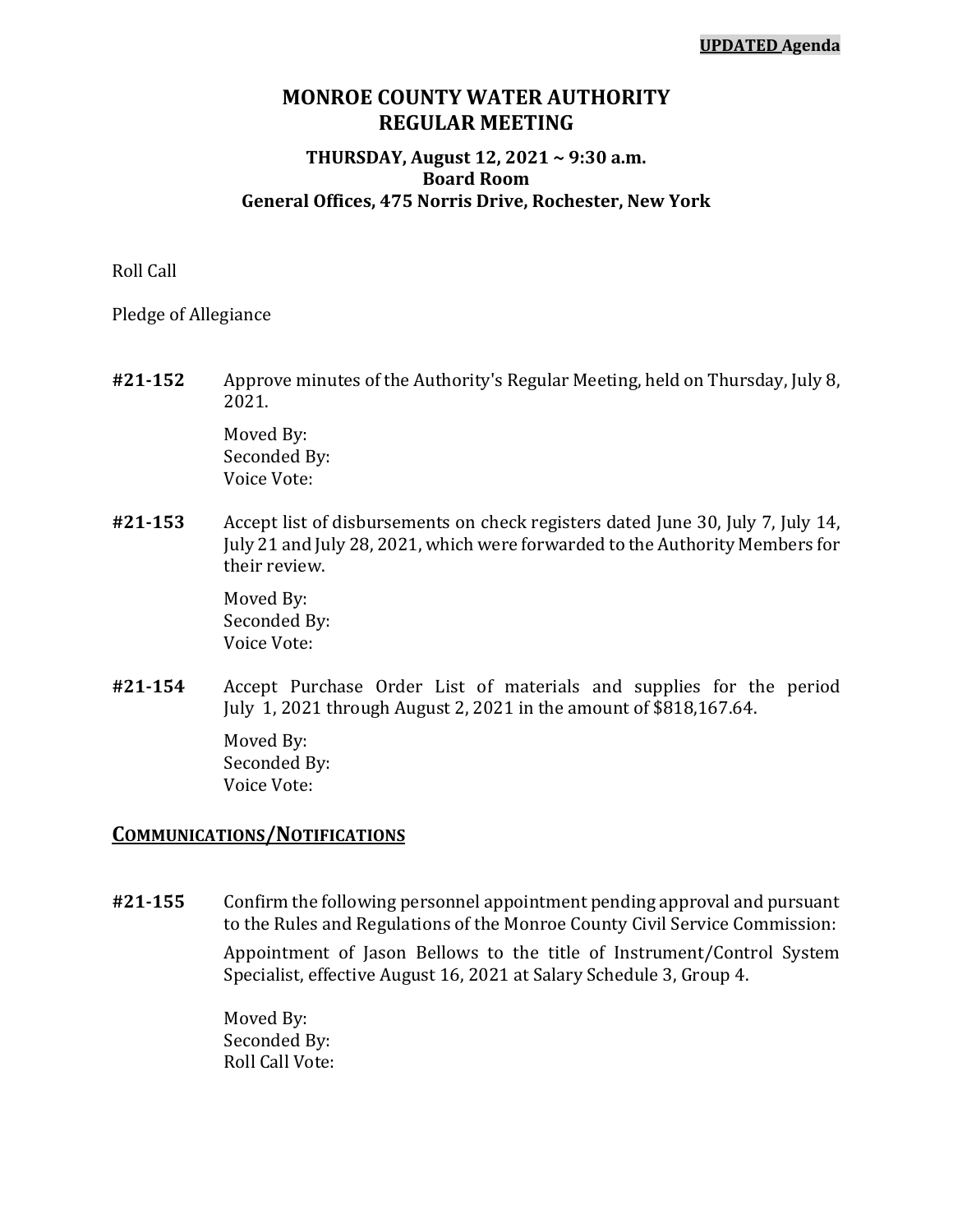**#21-156** Confirm the following personnel appointment pending approval and pursuant to the Rules and Regulations of the Monroe County Civil Service Commission:

Promotional Appointment of Joseph Curley to the title of Electrical and Instrumentation Mechanic I, effective August 16, 2021 at Salary Schedule 4, Group 7.

Moved By: Seconded By: Roll Call Vote:

**#21-157** Confirm the following personnel appointment pending approval and pursuant to the Rules and Regulations of the Monroe County Civil Service Commission:

> Appointment of Michele Cleary to the title of Programmer Analyst, effective September 7, 2021 at Salary Schedule 3, Group 4.

**#21-158** Authorize the purchase of various new **Tires and Related Services** for MCWA vehicles utilizing New York State Contract Group #30600, Award #PGB-23149 from vendor-awarded **Lewis General Tires, Inc.** for an estimated annual cost of \$100,000 through the contract period ending March 31, 2024.

> Moved By: Seconded By: Roll Call Vote:

**#21-159** Authorize the purchase of various **Ford Vehicle Parts and/or Supplies,**  ordered as needed for maintenance and repair of Water Authority vehicles utilizing Monroe County Contract #0601-17 (4700007408) from vendorawarded **Emerling Ford, Inc.** for an estimated amount of \$20,000 through contract period ending July 31, 2022.

> Moved By: Seconded By: Roll Call Vote:

**#21-160** Authorize the purchase of one (1) new **2022 Ford F250 Super Duty XL 4 Wheel Drive with 6' ¾" Standard Box** through New York State Office of General Services (OGS) Vehicle Marketplace (Mini-Bid), Group #40440, Award #23166, Mini-Bid #7516 from the low responsive, responsible bidder, **Van Bortel Ford, Inc.** in the amount of \$33,746.52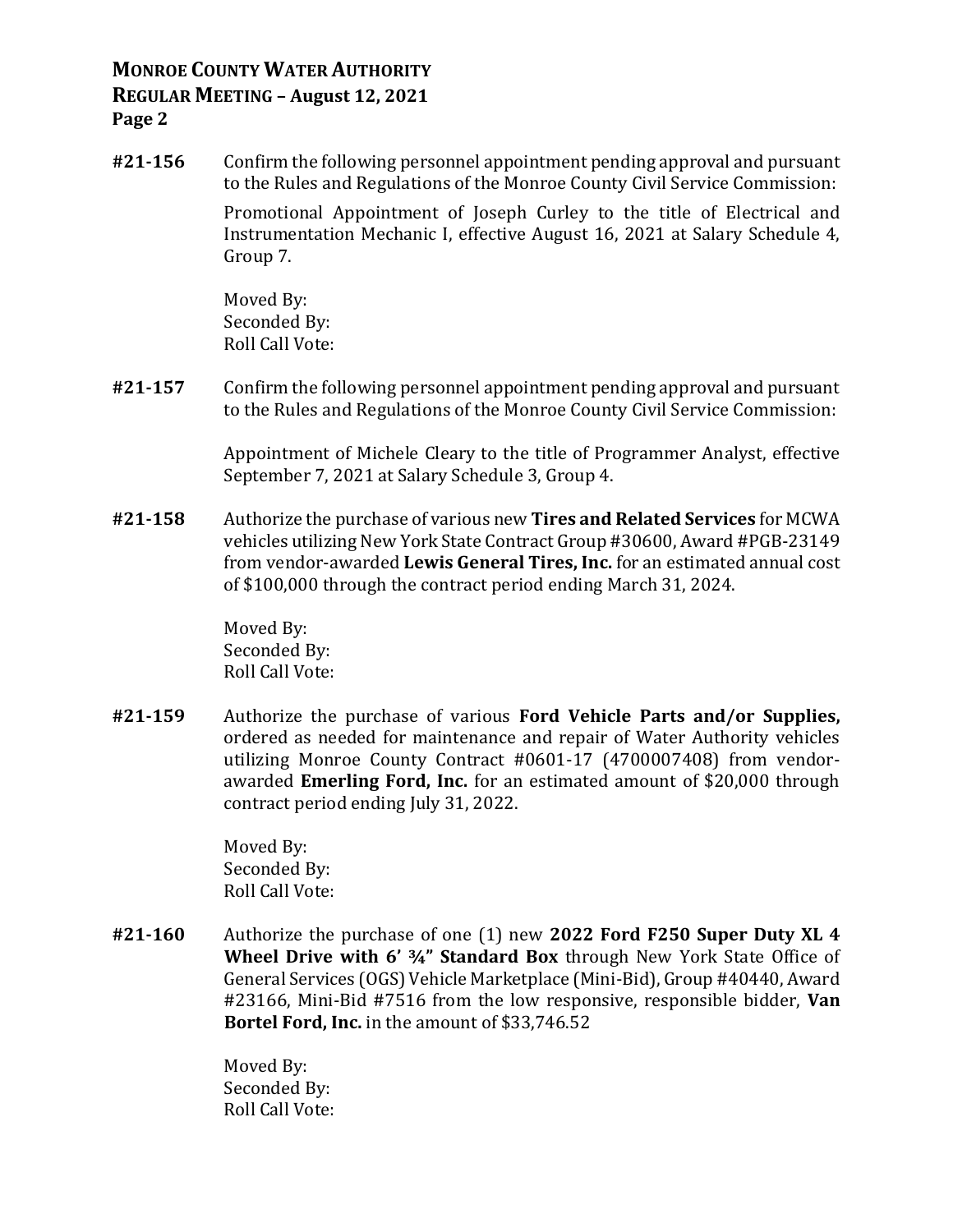**#21-161** Authorize the purchase of two (2) new **2022 Unused Conventional Day Cabs**  with 12 foot Dump Body from the low responsive, responsible bidder, **Regional Truck and Trailer** in the amount of \$248,740.00.

> Moved By: Seconded By: Roll Call Vote:

**#21-162** Authorize the purchase of one (1) **new 2022 Ford F-450 XL 4 wheel drive with regular cab, XL with Knapheide body** through the New York State Office of General Services (OGS) Vehicle Marketplace (Mini-Bid), Group #40440, Award #23166, Mini-Bid #7550 from the low responsive, responsible bidder, **Beyer Ford, LLC** in the amount of \$72, 569.68

> Moved By: Seconded By: Roll Call Vote:

**#21-163** Authorize the purchase of **four (4)** new **Chemical Metering Pumps and Appurtenances**, from **Watson-Marlow, Inc.** for and estimated cost of \$64,500.00

> Moved By: Seconded By: Roll Call Vote:

**#21-164** Authorize the purchase of **one (1) 500 Horsepower Motor for Lee Road Booster Pump Station** to the low responsive, responsible bidder, **Pioneer Pump Systems, Inc.** in the amount of \$90,989.00

> Moved By: Seconded By: Roll Call Vote:

**#21-165** Authorize the purchase of **nine (9)** new **Dell Servers and Associated Equipment with a Five-Year Warranty** through New York State Contract (OGS), Group #73600, Award #22802, Lot 2, Contract #PM20820 from **Mercury Networks** for an estimated amount of \$43,372.00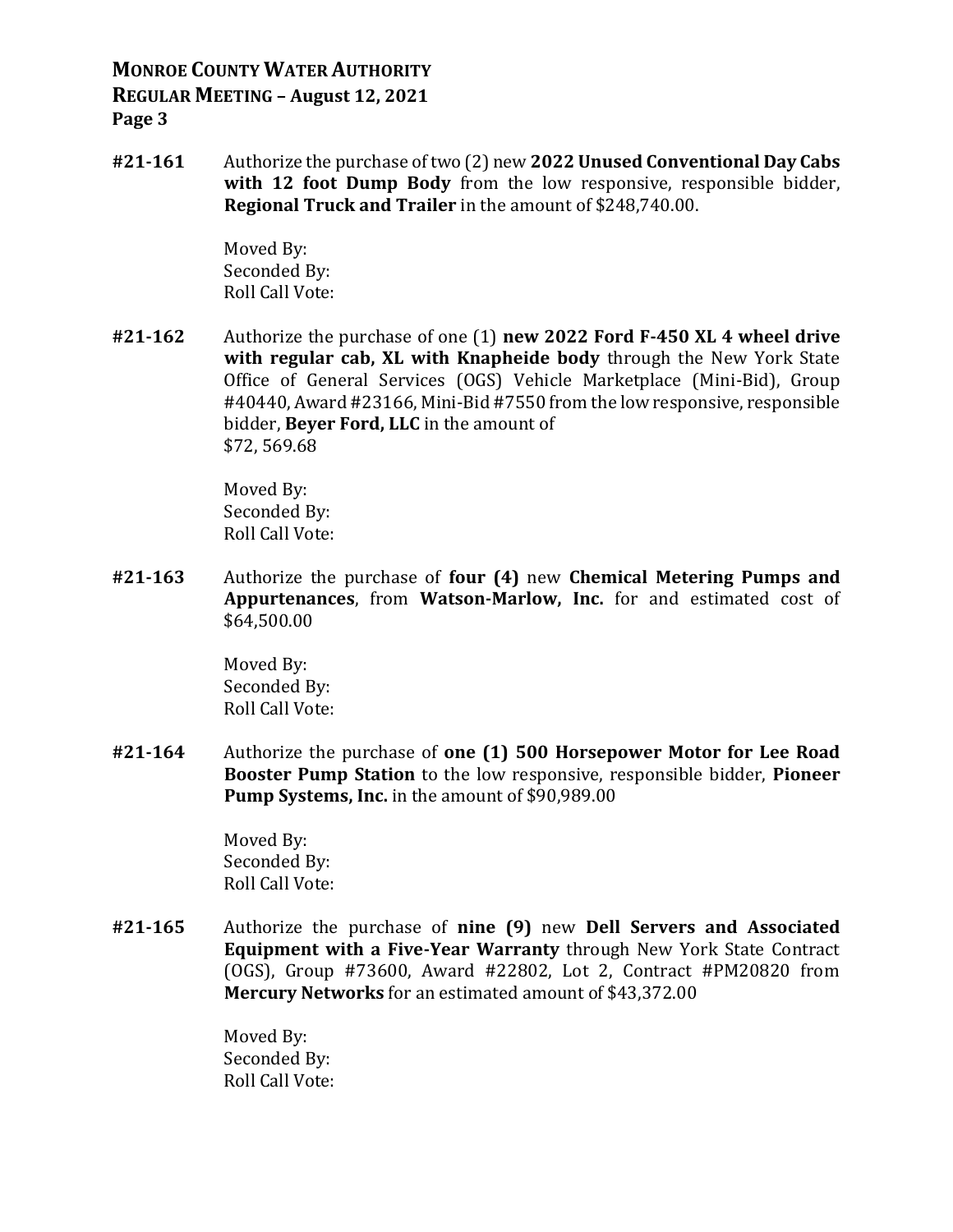#### **AUDIT COMMITTEE REPORT**

**#21-166** Upon recommendation of the Monroe County Water Authority's Audit Committee, authorize the Executive Director to enter into a Professional Services Agreement with **M&T Bank**, as proposed, to provide **Banking Services** for the term August 13, 2021 through August 12, 2024, renewable up to two additional one-year terms upon mutual agreement and in accordance with the terms of such firm's written proposal.

> Moved By: Seconded By: Roll Call Vote:

**#21-167** The Members of the Authority expressly make the following determination for all awards of Procurement Contracts made during this meeting: (i) the proposed awardee has been found to be responsible; (ii) the proposed awardee complied with the State Finance Law provisions regarding Permissible Contacts (as defined in the Authority's Procurement Disclosure Policy); (iii) the proposed awardee has (or will prior to the final award being effective) complied with the State Finance Law provisions that require disclosure of all information required to be in the Authority's Solicitation Materials (as such term is defined in the Authority's Procurement Disclosure Policy); and (iv) the procurement process did not involve conduct that is prohibited by the Public Officers Law, the Authority's Procurement Disclosure Policy, and the Authority's Code of Ethics and Conflict of Interest Policies.

> Moved By: Seconded By: Roll Call Vote:

**#21-168** Approve the **Authority's 2nd Quarter Investment Report** for the period ending June 30, 2021, as presented.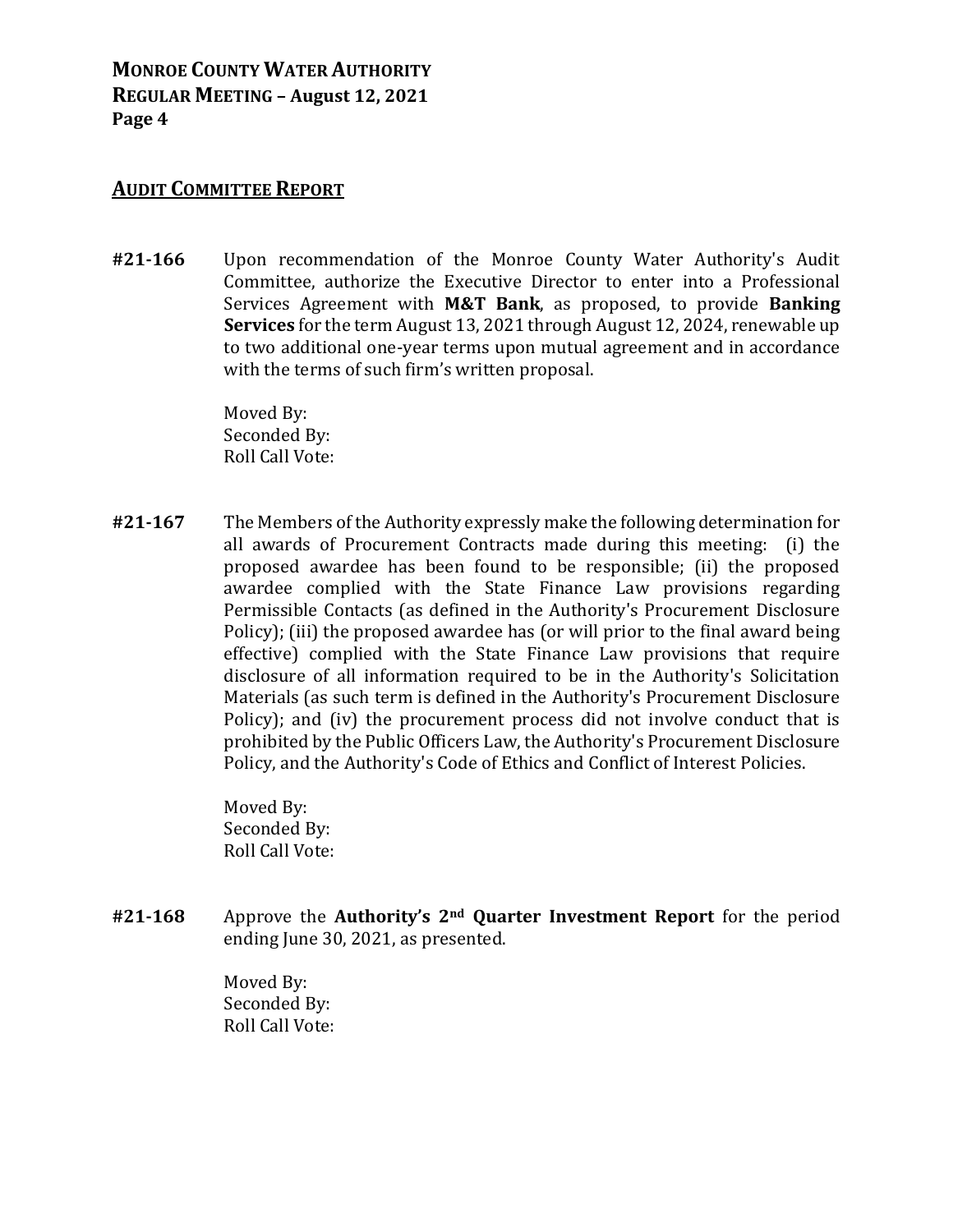**#21-169** Approve the **Authority's 2nd Quarter Financial Report** for the period ending June 30, 2021, as presented.

> Moved By: Seconded By: Roll Call Vote:

EXECUTIVE SESSION REQUESTED:

Pursuant to Section 105(1)(d) of the New York Public Officers Law in order for the full Board to discuss proposed, pending or current litigation.

**ES #21-170** WHEREAS, on June 18, 2020, a complainant ("Complainant") filed a complaint charging the Monroe County Water Authority ("Authority") and co-respondent (together, "Respondents") therein with an unlawful practice relating to employment in violation of New York State law ("Claim"); and

> WHEREAS, the parties wish to settle the Claim with no admission of violation by Respondents for the nominal settlement payment of \$25,000 pursuant to a Stipulation of Settlement, and further wish to executed a Nondisclosure Agreement concerning the Claim, Stipulation of Settlement, and settlement payment; and

> WHEREAS, the Members of the Authority have determined that the Stipulation of Settlement and Nondisclosure Agreement, and the making of the settlement payment, are in the best interests of the Authority.

NOW, THEREFORE, BE IT RESOLVED that:

1. The Members of the Authority hereby approve the terms of the Stipulation of Settlement and Nondisclosure Agreement.

2. The Members of the Authority hereby ratify all actions of the Members, officers and agents of the Authority taken on behalf of the Authority with respect to the negotiation and consummation of the Stipulation of Settlement and Nondisclosure Agreement.

3. The Members of the Authority hereby authorize the Chairperson of the Authority to execute the Stipulation of Settlement and Nondisclosure Agreement on behalf of the Authority and to execute all accompanying documentation as may be required to implement the same.

4. The Members of the Authority hereby authorize and approve payment to the Claimant in the amount of \$25,000 in full satisfaction of the Claim and with no admission of violation.

5. The officers of the Authority are hereby authorized and directed for and on behalf of the Authority and in its name to do all acts and things required or as may be necessary, or in the opinion of the officer so acting, desirable and proper to effect the